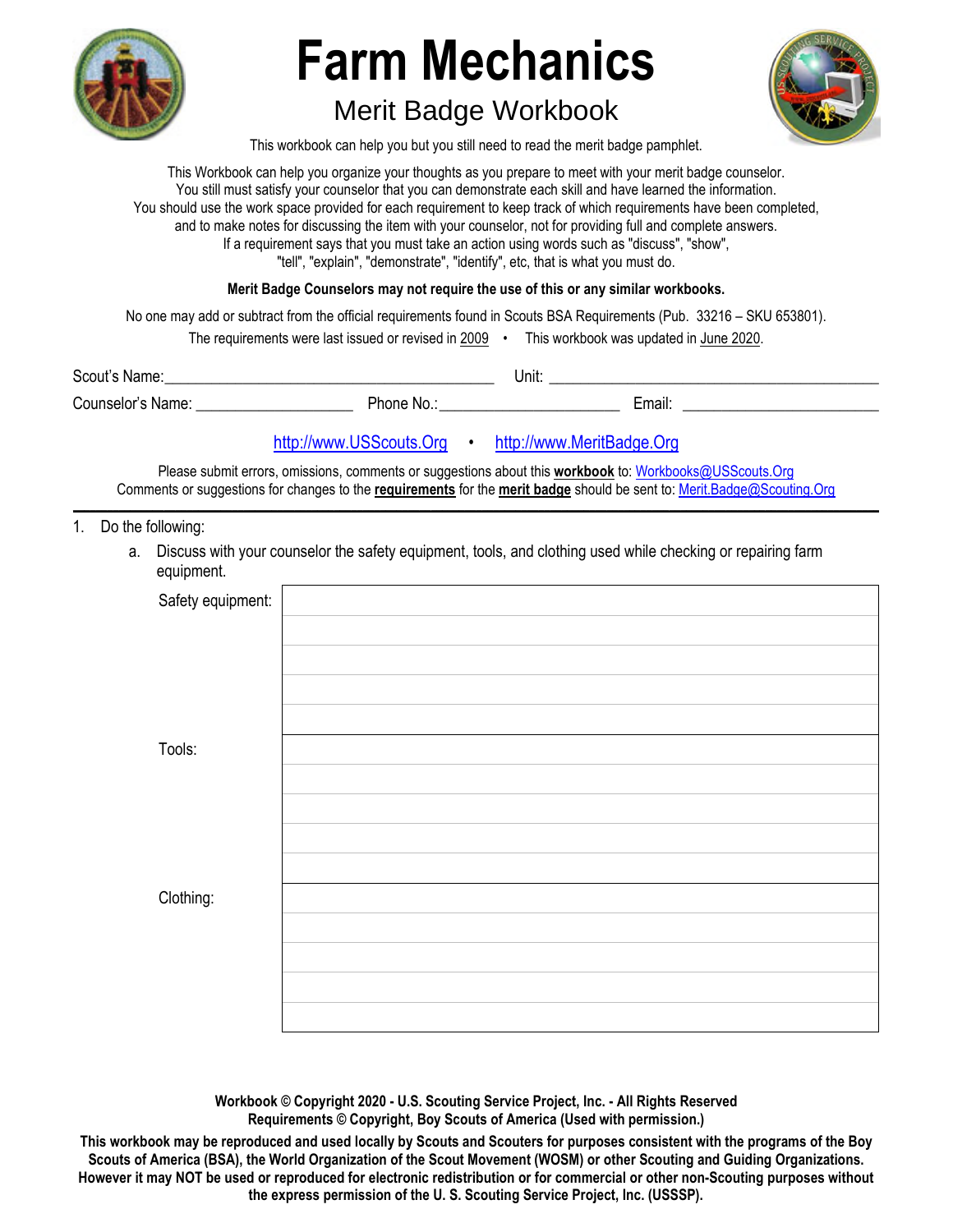## Farm Mechanics **Scout's Name:** Example 2014 12: Scout's Name: A series and Scout's Name: A series and Scout's Name: A series and Scout's Name: A series and Scout's Name: A series and Scout's Name: A series and Scout's Name

Use this equipment, tools, and/or clothing (when needed or called for) in meeting the requirements for this merit badge.

b. Draw a plan showing a well-equipped farm shop. Point out the shop's mandatory safety devices and features.

c. Find all the universal warning and safety symbols on a piece of equipment and explain what they mean.

d. Describe what a material safety data sheet (MSDS) is and tell why it is used.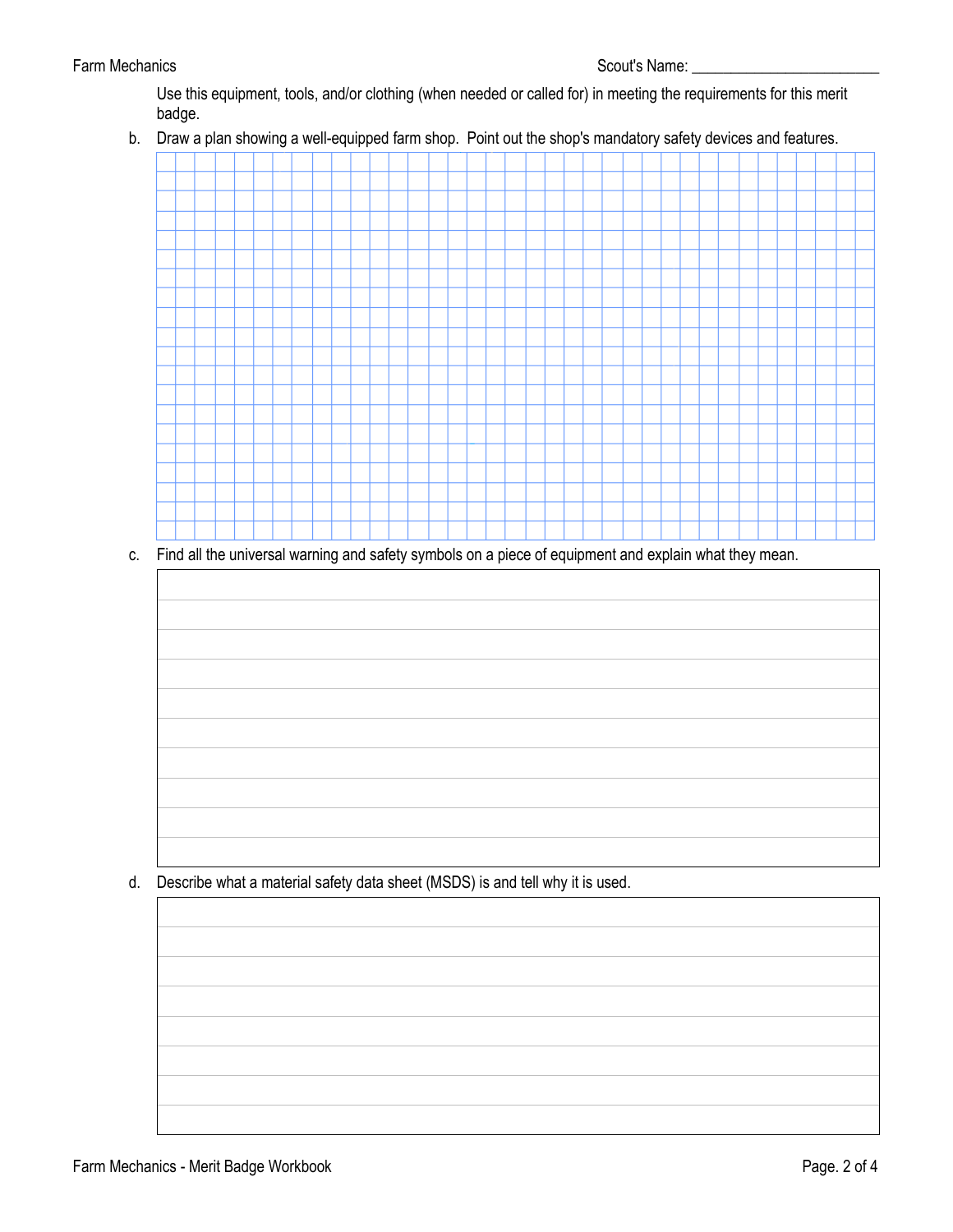## Farm Mechanics **Scout's Name:**  $\frac{1}{2}$  Scout's Name:  $\frac{1}{2}$  Scout's Name:

- Obtain the MSDS for any engine coolant, oil, grease, fuel, hydraulic or transmission fluid, or other flammable or hazardous materials you use in meeting the requirements for this merit badge.
- 2. Explain how power is produced or transferred in a:

| а. | Diesel engine            |                                                    |
|----|--------------------------|----------------------------------------------------|
|    |                          |                                                    |
|    |                          |                                                    |
|    |                          |                                                    |
|    |                          |                                                    |
| b. | Hydraulic system         |                                                    |
|    |                          |                                                    |
|    |                          |                                                    |
|    |                          |                                                    |
|    |                          |                                                    |
| C. | Transmission or any      |                                                    |
|    | other power system.      |                                                    |
|    |                          |                                                    |
|    |                          |                                                    |
|    |                          |                                                    |
|    | Do TWO of the following: |                                                    |
|    |                          | a Replace the bandle on any tool found on the farm |
|    |                          |                                                    |

## 3. Do TWO of the following:

- $\Box$  a. Replace the handle on any tool found on the farm.
- $\Box$  b. Organize a tool rack or a storage system for nails, bolts, nuts, and washers.
- $\Box$  c. Using a hand file, properly dress the mushroom head of a chisel or punch.
- $\Box$  d. Using a hand file, properly dress a screwdriver tip.
- 4. Do ONE of the following:

 $\Box$  a. On an engine-powered machine: Grease all fittings, change the oil and oil filter, clean the air filter, clean the radiator fins, and replace the fuel filters.

 $\Box$  b. For any engine-powered machine, create a preoperational checklist; include checking the engine coolant, engine oil, hydraulic and/or transmission fluid, and battery voltage (using a voltmeter). Using your checklist, conduct a preoperational check of that machinery or equipment.

 $\Box$  c. Prepare any farm machine for winter storage.

5. Visit an implement dealer. Interview the dealer, technician, or service manager for hints on good preventive maintenance. Ask why it is important, the costs, and what causes wear or damage? Report what you learn.